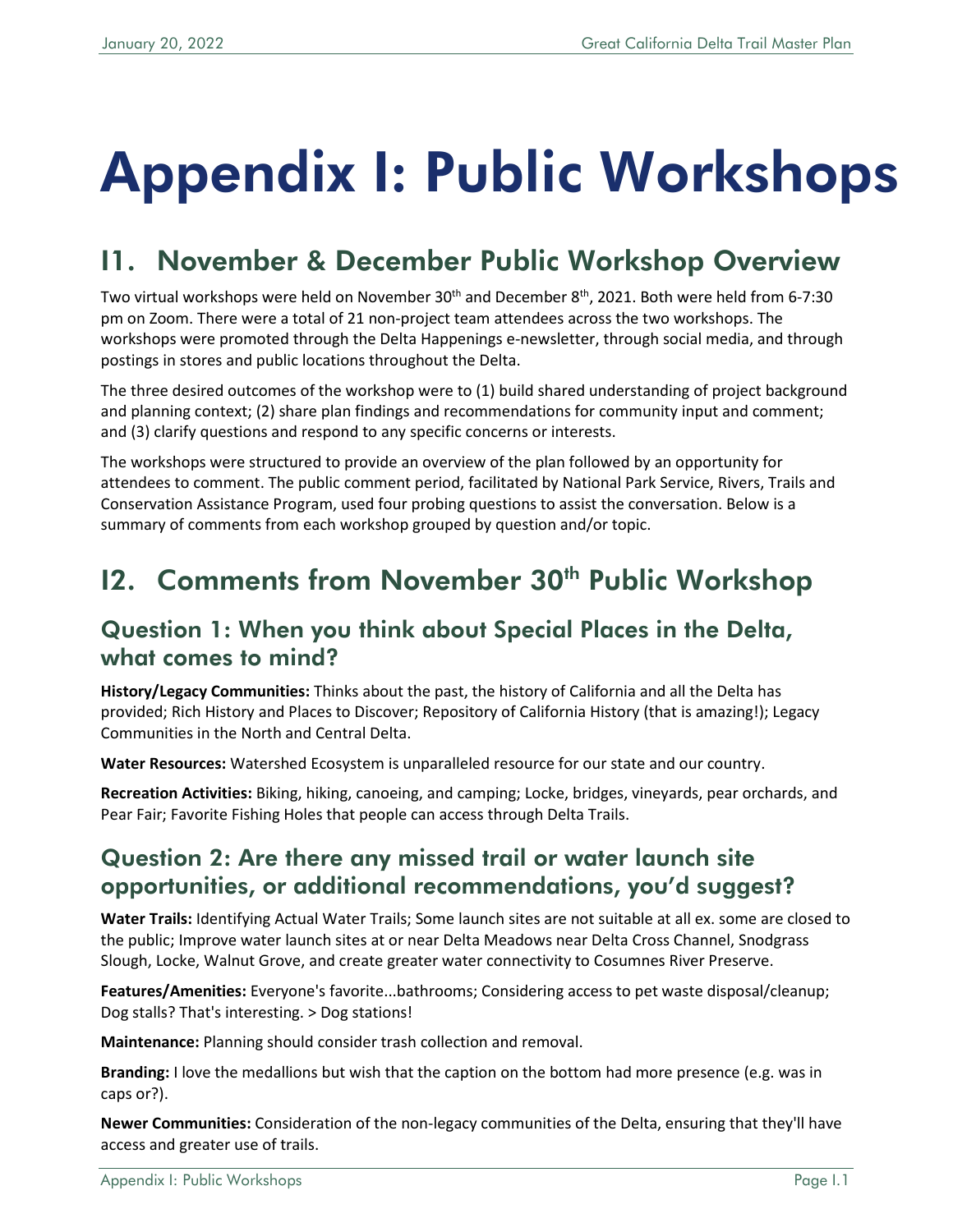**Bridges:** Including the Orwood Bridge (recently rebuilt) in the Master Plan, east of Brentwood ~ Great Delta Park.

## Question 3: What challenges, if any, do you see with the proposed recommendations?

**Accommodating New Use:** Use of non-traditional forms of transportation like: e-bikes, scooters, Segway's and renters along the trail; How would regulations need to change along the delta trail?; Electric car chargers.

**Signs/Communication:** Diversity in trail users; Finding a way to include those who do not speak English through signs.

**Liability/Trespass:** Private property rights/liability; Fears from agricultural interests, including trespassing, crop theft, liability from operations like crop dusting.

**Maintenance:** Ongoing maintenance - at every level (dog poop, restrooms, trash etc.); who will fund? Who will provide? Who will monitor?

**Partnership & Collaboration:** All trail segments will require significant coordination, input, and support input from neighboring landowners, particularly agricultural interests; Developing a good neighbor checklist for Master Trail Plan, guidance to intertwine public access and ecosystem protection; Doing justice to all of the cultural groups that inhabit and/or have inhabited and/or work and or worked in the Delta; Partnering with Mokelumne Coast to Crest Trail to traverse across the valley to Camanche Dam/ Fish Hatchery; Instilling a sense of ownership and pride with local communities.

**Trail Access and Linkages:** Integrating trails with ecosystem restorative sites in the Delta; Parking; Links from east to west; Add more emphasis on waterways/ water trails in addition to land trails.

## Question 4: What other Adventure Hub opportunities would you like to see developed?

**Overnight/Multi-day:** Very cool and nice if there were plans to identify places that people could camp or stay overnight for multi-day trips

**Long Distance Rides and Runs:** Marathon / half marathon termini; Sacramento Century Bike ride through the Delta.

**Food and Drink:** Wine tasting; We developed a list of restaurants, their hours, locations, whether on the water, what they specialized.

**Agritourism:** Agritourism in general (production, processing, distribution, picking etc.)

**History and Culture:** Relive the path to the Gold Rush from Martinez to the foothills; Cultural hub- tribal ceremonies, historic landmarks, National Heritage Area Process; Locke has an annual Chinese festival every Spring season; The 1883 Clarksburg Schoolhouse will feature an extensive exhibit on indigenous peoples.

**Guided Adventures:** There would also be valuable in identifying organizations that offer led/guided "adventures" from the adventure hubs, particularly those who do so for under-served communities and populations.

**Single and Multi-modal:** Boat rentals, bicycle rentals, horse rentals - being able to use one mode of transportation to access the delta while being able to take advantage of others.

**Scavenger Hunt:** Regional scavenger hunt, visit multiple sites in a day and take a photos.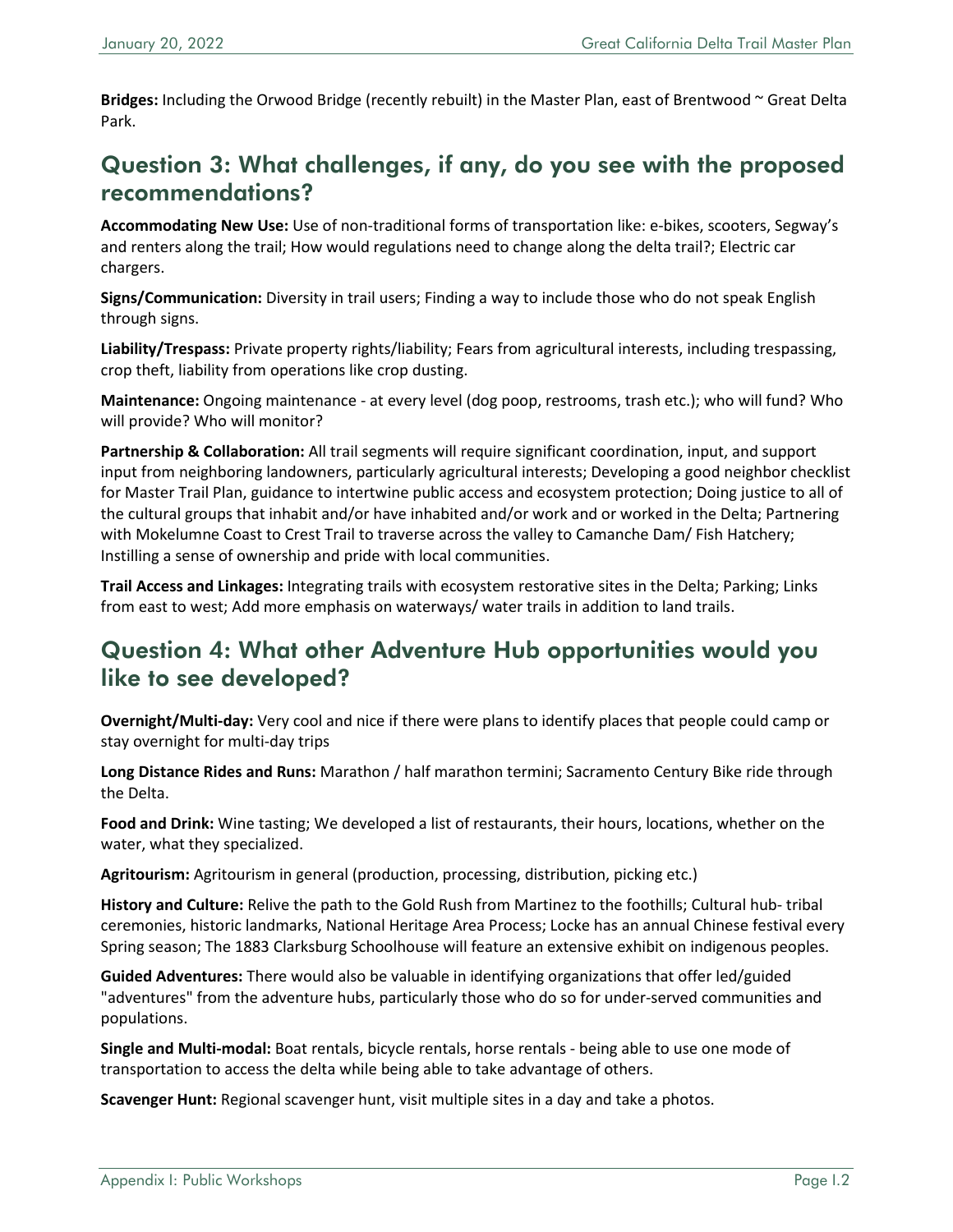## Clarifying Questions and Other Comments Received

**Water Trails:** Differences between number of trails in September Plan and the newest copy (specifically water launch sites)?; Penny is visiting sea-kayaking sites and taking photos; Water trails have different characteristics in different areas; access points, having specific features mentioned, Recommendation Delta Water Trail Plan needs to be developed/ Difference for those between beginners/advanced. People who use the sites need to be educated with signage (e.g. Water Trail Interpretive Program in Lake Tahoe, rep from the boating commission, lots of models to pay attention to).

**Equestrian Use:** Equestrian, multi-use trails in high use areas, access for other use; Clarify in final version that equestrians are in the legislation.

**Other Opportunities:** Work with CalTrans to incorporate plans for state highways that pass through the delta (e.g. improving bridges and intersection of 160 and 12; Bike facilities at 164 in the plan, required to consider bike and pedestrian access in all of their projects, on different schedules); Southern and Eastern regions, job is to simply make current trails be a part of the delta trail system, support with designations and give recommendations; Feasibility Study for Isleton, Sacramento County Area; corridor is an interesting opportunity; Less engagement with State Parks, less capacity; Delta meadows presents a great opportunity with possible Prop 68 grant funding.

# **13. Comments from December 8th Public Workshop**

#### Question 1: When you think about Special Places in the Delta, what comes to mind?

**Nature/Natural Resources:** Sunset viewing spots; Learning about ecology; Fascinating Sloughs.

**Recreation:** Elks Slough for kayaking, swim spots, motorboating, sailing and birdwatching.

**Historic/Cultural Resources:** Bridges!; Old Sugar Mill and Area Wineries; Delta Welcome Center at remodeled 1883 schoolhouse; Cultural history; Grand Island.

**Economic Opportunity:** Connects the Bay area with the existing American River Trail creates a world class trail from the Bay to the Sierra mountains; Creates a worldwide destination trail that brings economic opportunities to all the communities along the trail

## Question 2: Are there any missed trail or water launch site opportunities, or additional recommendations, you'd suggest?

**Water Trails/Launch Sites:** Water tails in North/Central Delta Elk Slough, Mokelumne River, Snodgrass Slough Stone Lakes; More boat launching opportunities, smaller spots even for non-motorized vessels; Related supportive facilities for boat launching/ water safety.

**Active Transportation:** A complete trail from Sac to the Bay creates an alternative route between these areas; Trails should be looked at as transportation corridors; Communities can look to transportation funding as possible funding; Working with Cal Trans and provisions for shoulders/bike paths in the right-ofway (e.g. Hwy 120); Many European communities create bikeways separate from roads as part of their transportation network instead of using open space money.

**Trail Connectivity:** Farm and/or winery trail - would need participation and capacity on the Board potentially reaching out to high school youth; Bringing in the San Joaquin River Trail to Delta Trail; Connecting the Delta to other trail systems

**Other:** Learning spots at important areas that show notable history or ecology; Bridges!